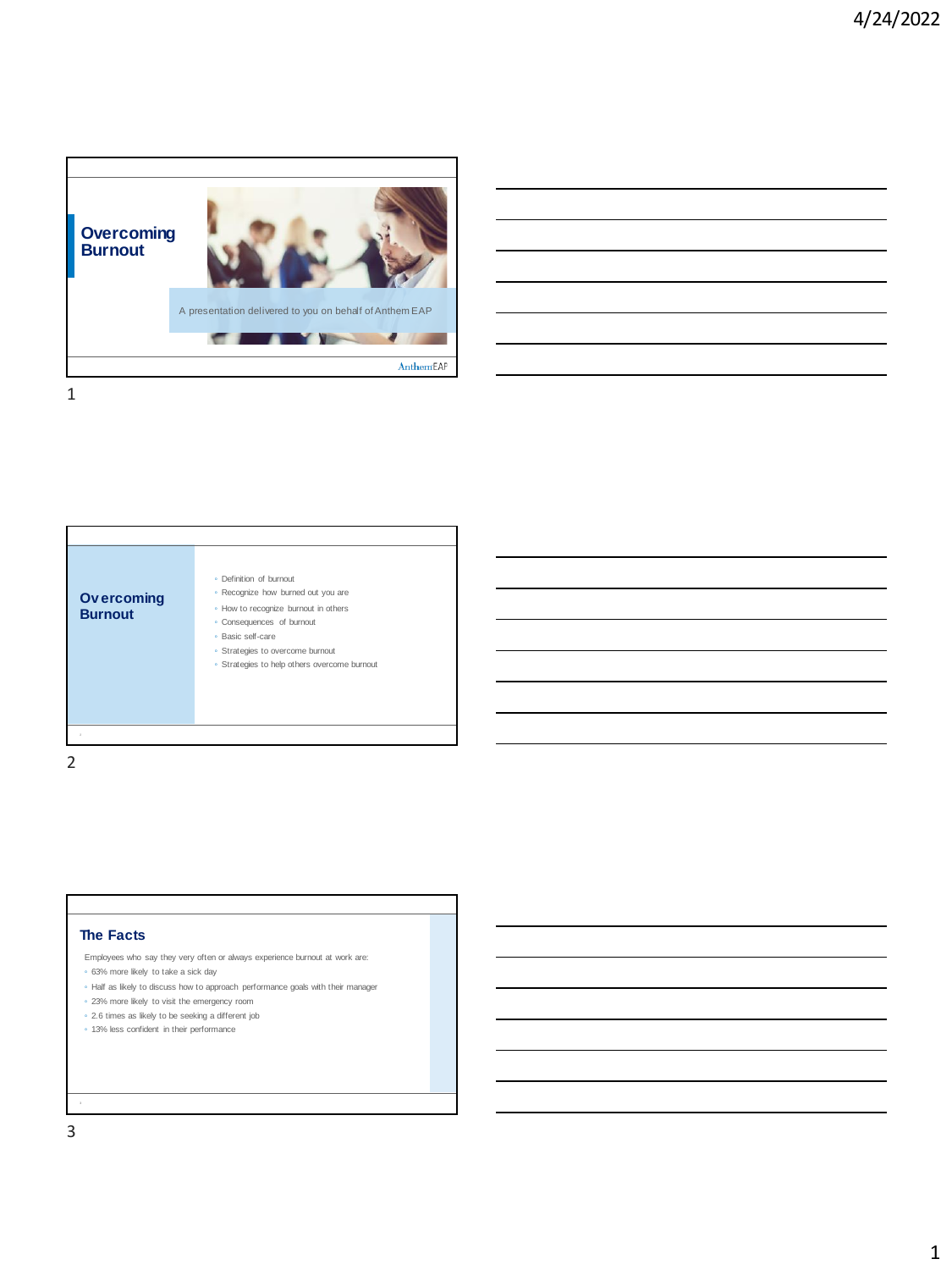# **What are the Causes?**

- Lifestyle choices
- Lack of control
- Unclear or unrealistic expectations
- Job or workplace issues and concerns ◦ Individual personality characteristics
- 
- Stress

4





6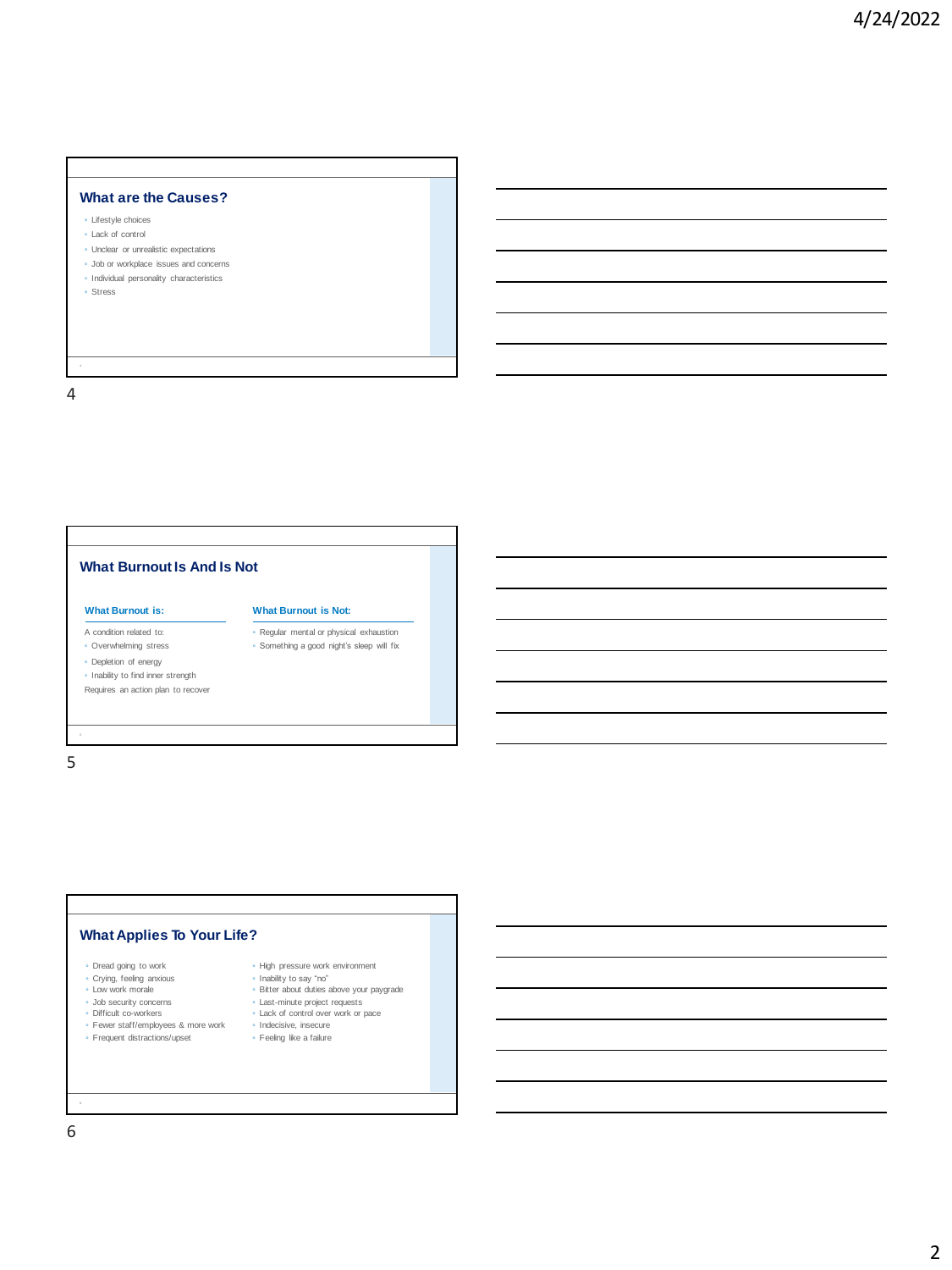## **What Applies To Your Life?** (continued)

|  | . Lack of information |
|--|-----------------------|
|  |                       |

- Meddling, overbearing bosses Monotonous work
- Underappreciated
- 
- Speed/complexity of the workload Tight deadlines
- Too many demands
- Negative thinking ◦ Perfectionism
- Unclear job expectations
- Work in the helping profession
- Physical illness: gastrointestinal, ulcers, high blood pressure, heart attack, stroke
- Excessive self-medicating: eating, smoking, drinking, drugs

7



## **Recognizing Burnout in Others**

- Simply ask these same questions of your loved ones or co-workers
- Do you observe these behaviors in them?
- Burnout can be contagious
- Do you have co-workers who are ALWAYS negative and drag everyone down?
- What happens when work negativity spills over at home?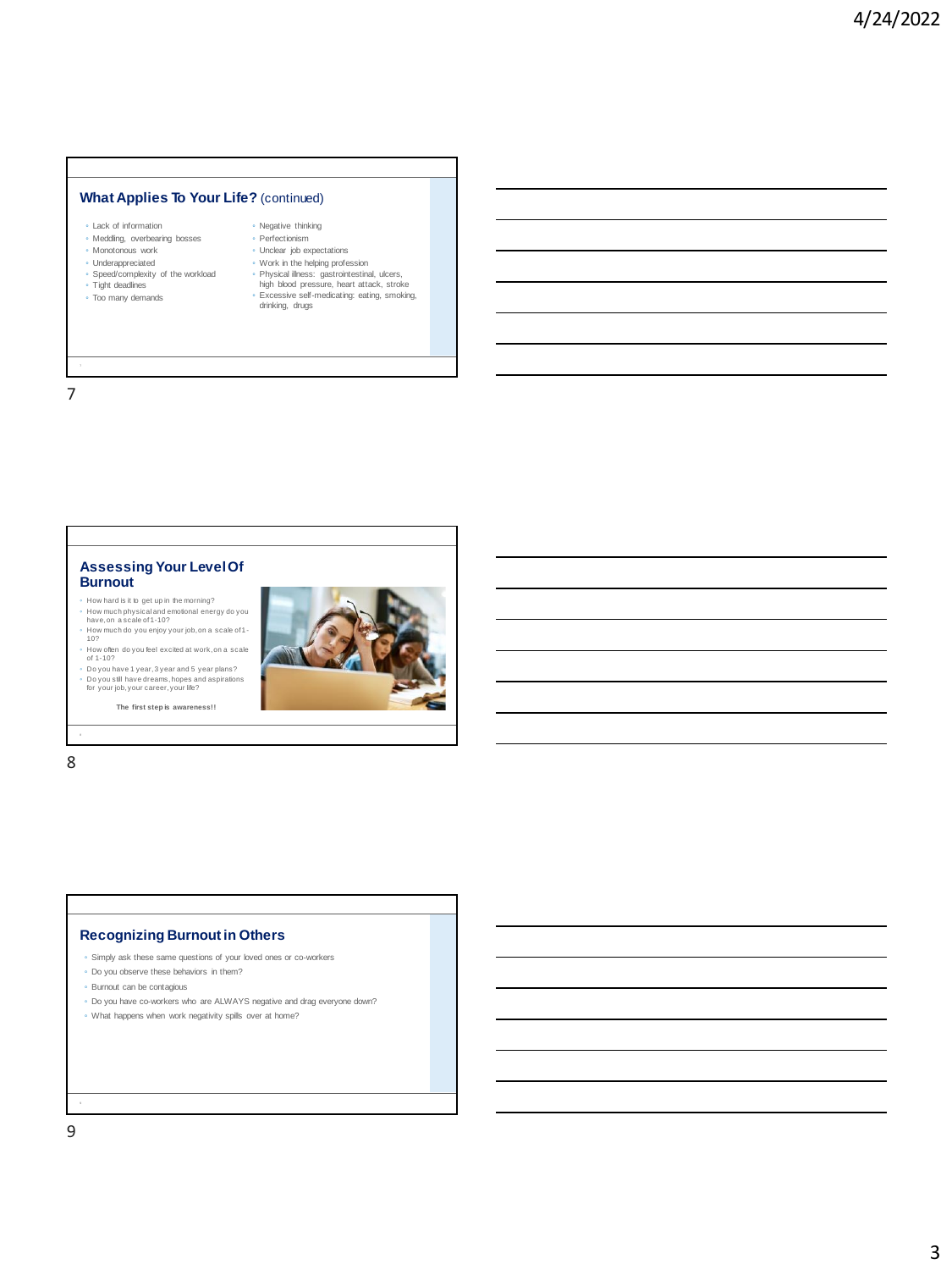# **Components of Burnout**

- Depersonalization: Separating yourself emotionally from your work; Disconnecting from work
- Decreased sense of accomplishment from work, resulting in a cycle of working more hours with no achievement or fulfillment
- Emotional exhaustion

10

## **Burnout Scale**

◦ Cranky

◦ Tired

◦ Exhausted ◦ Depleted

◦ Burned Out



11

#### **Consequences of Burnout Occupational** ◦ Job dissatisfaction ◦ Withdrawal from colleagues ◦ Poor work performance i.e., absenteeism, missing deadlines, negativity ◦ Missing out on potential growth opportunities **Psychological** ◦ Depression ◦ Anxiety ◦ Anger ◦ Irritability ◦ Lack of motivation ◦ Feelings of helplessness ◦ Resentment **Physical** ◦ Chronic stress ◦ Fatigue ◦ High blood pressure ◦ Increased risk for heart disease and diabetes ◦ Compromised immunity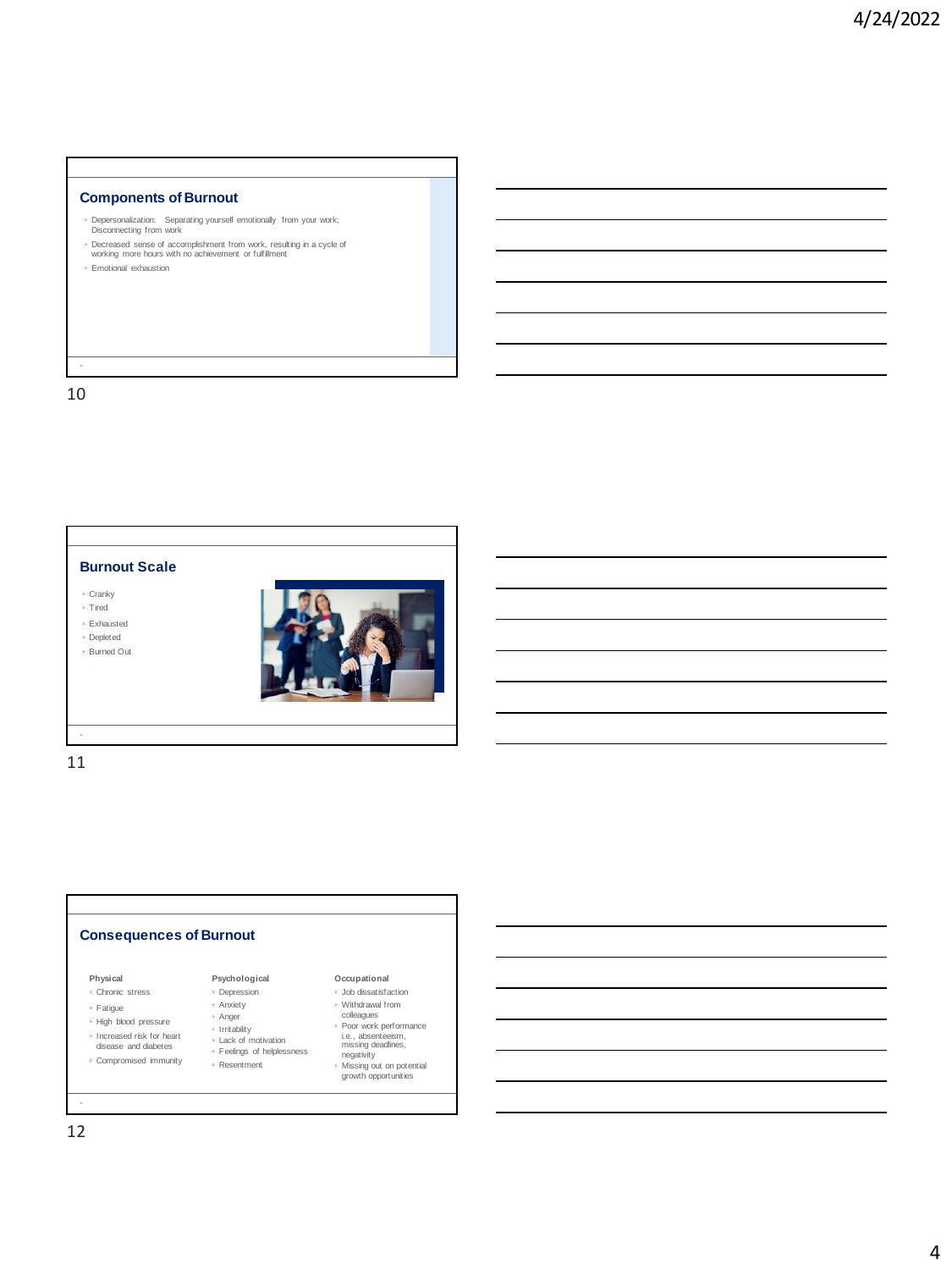## **Complete the Stress Response Cycle**

Understand the difference between your stress triggers and stress Deal with the stress in your body, from a physiological perspective: ◦ Move

◦ Do something creative ◦ Laugh – Cry

◦ Take a deep breath

Develop a support network of caring, compassionate and encouraging people

13

## **Strategies to Prevent and Overcome Burnout**

- Identify and address the root cause: keep asking "why," until you find it
- Challenge yourself: fully use your potential
- Pace yourself ◦ Welcome change!
	- ❑ Shake it up: change your commute, what you wear, where you eat lunch. We need to change up the scenery from time to time!
- Work on your organization skills and use a calendar
- 
- Evaluate your progress and difficulties<br>◦ If you are truly burned out, find a mentor, coach or counselor who can support and<br>▪ encourage you

14

#### **Strategies to Prevent and Overcome Burnout (continued)** ◦ Practice self-care ❑ Sleep ❑ Diet ❑ Exercise ◦ Work with purpose ◦ Set boundaries ◦ Communicate clearly ◦ Implement stress management skills **Prev ention Ov ercoming** ◦ Identify the cause by performing a work analysis ◦ Communicate with your boss: areas of concern and potential solutions ◦ Draw support from others ◦ Find meaning in your work ◦ Reestablish balance between your work and personal life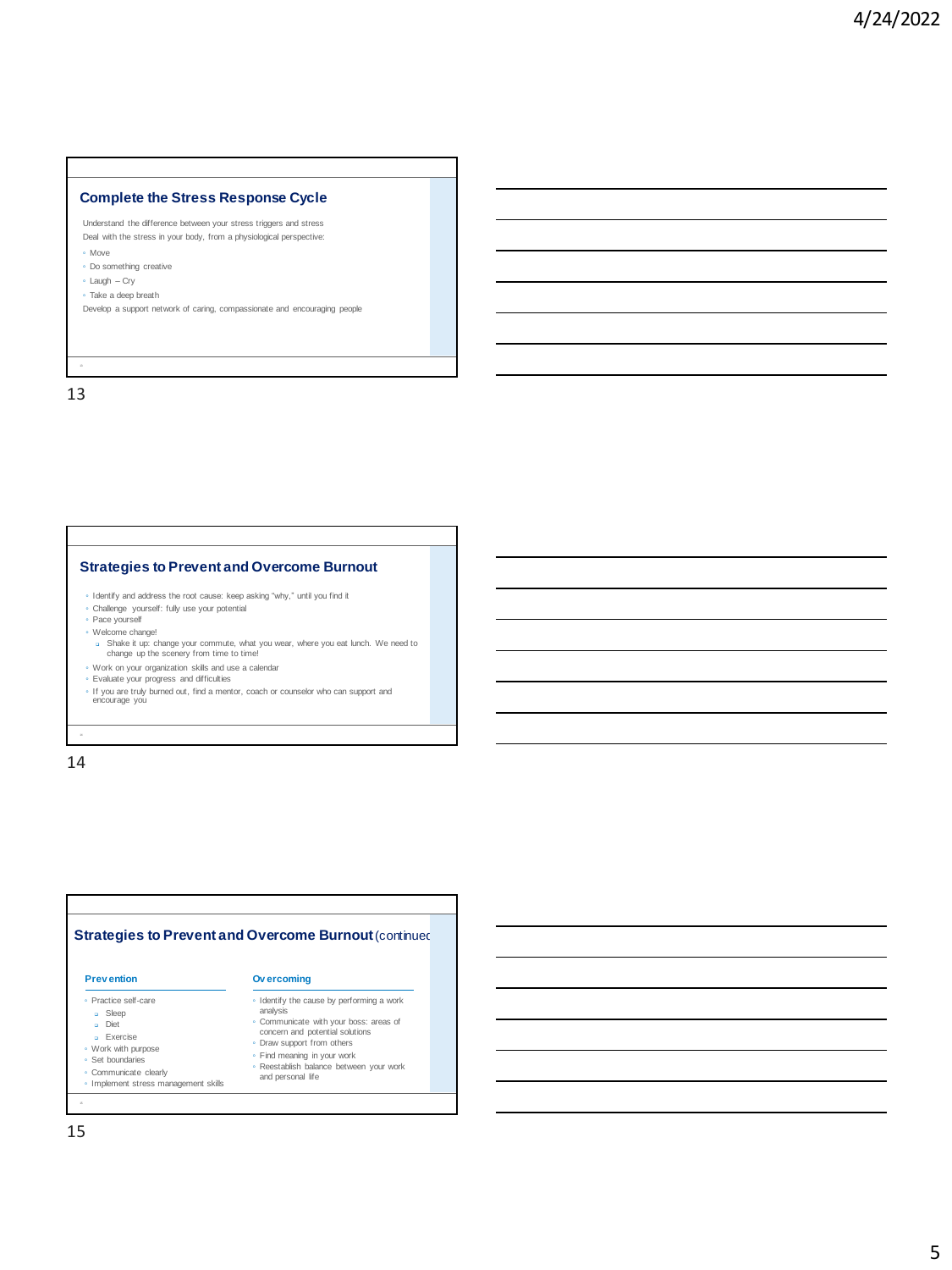## **Basic Self-Care**

## **3 Universal Core Needs: Sleeping, Eating and Moving**

### ◦ **Sleeping**

- ❑ 7-9 hours seven nights a week for adults (children require 11-12) ❑ Regulates mood, clears waste from our brain, and reenergizes our cells
- 
- **Eating**
	- ❑ Nutrition impacts your mood and energy
	-
	- ❑ Intuitive eating: beware of eating as a coping mechanism; "stress eating" ❑ Try eating lighter, healthier foods to increase your energy level, and eat smaller more frequent meals
	- ❑ Hydrate!

16

## **Basic Self-Care** (continued)

#### ◦ **Moving**

- ❑ Helps your body and mind to recalibrate
- ❑ Move 30 minutes per day or 3 smaller, 10 minute bursts of exercise
- ❑ Even 5 minutes of outdoor exercise can have a meaningful psychological impact
- ❑ Exercise reduces sensitivity to anxiety (a key symptom of burnout)

17



## **Encourage Others to Live a Healthy Lifestyle**

- Support trial and error on their part, as long as they are trying
- "Manipulate" changes
- Push others to go out of their comfort zone ◦ Help them to concentrate on what they can
- control and let go of what they can't control
- Acknowledge that you understand burnout while encouraging them to set goals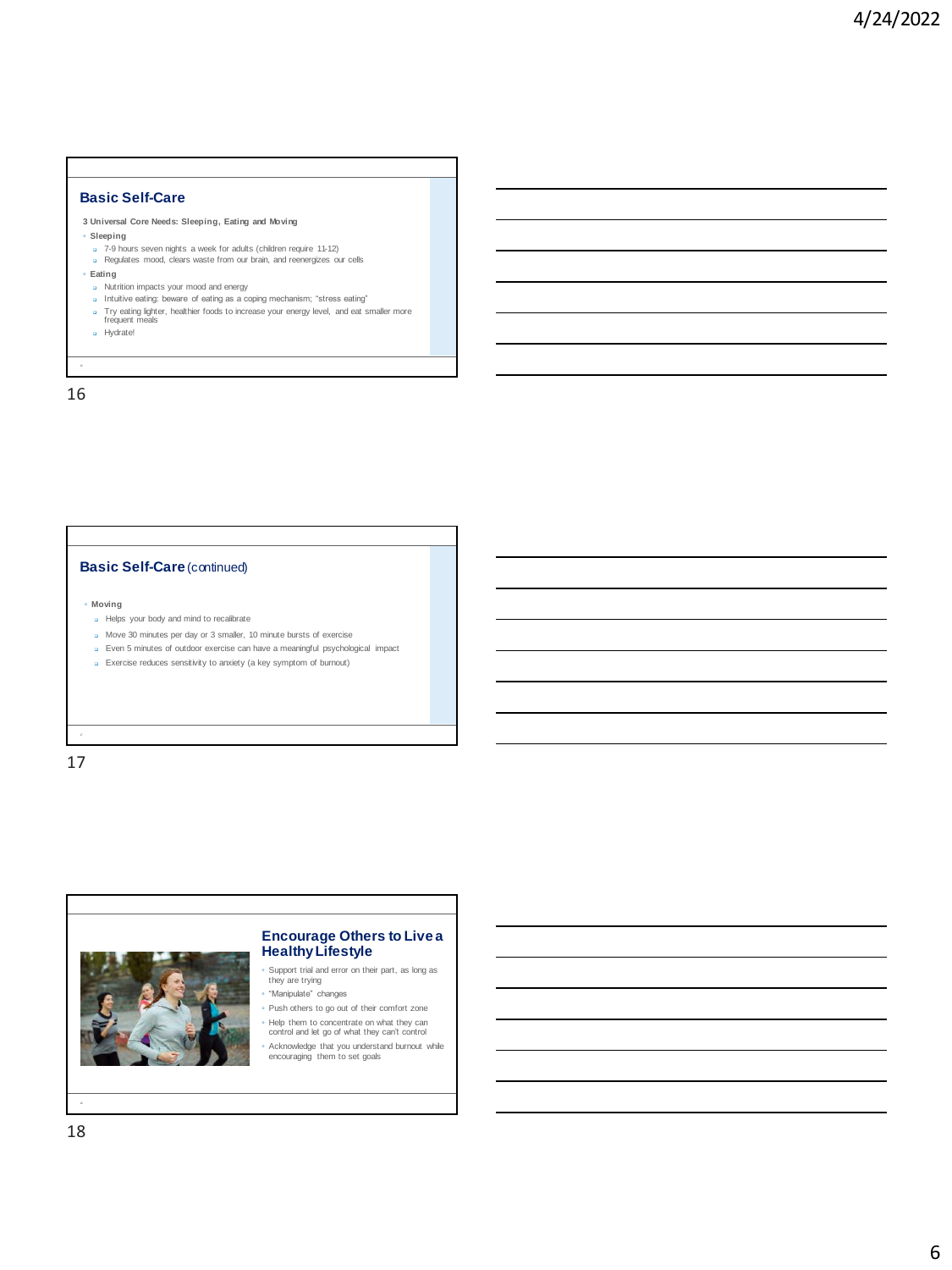## **Rev ersing Burnout: Techniques**

- Expect life to be tough from time to time
- Manage expectations: control what you can control
- Focus on the positives in your life
- Recognize that burnout is reversible
- Learn from your mistakes: fix 'em and forget 'em Clearly define roles and responsibilities at work and at home
- Improve communication
- Learn effective time management: schedule and delegate
- Talk to your doctor about your concerns and any physical or emotional symptoms

19

## **Rev ersing Burnout: Techniques** (continued)

- Practice relaxation techniques: mindfulness, guided meditation
- Take breaks Say "no"
- 
- Celebrate accomplishments
- Reframe the experience; change the way you look at your job ◦ Connect with peers who will encourage you to be more positive
- Leave work on time
- Take breaks: lunch, vacations
- 
- Start the day with music that pumps you up Put yourself first: make time for self-care